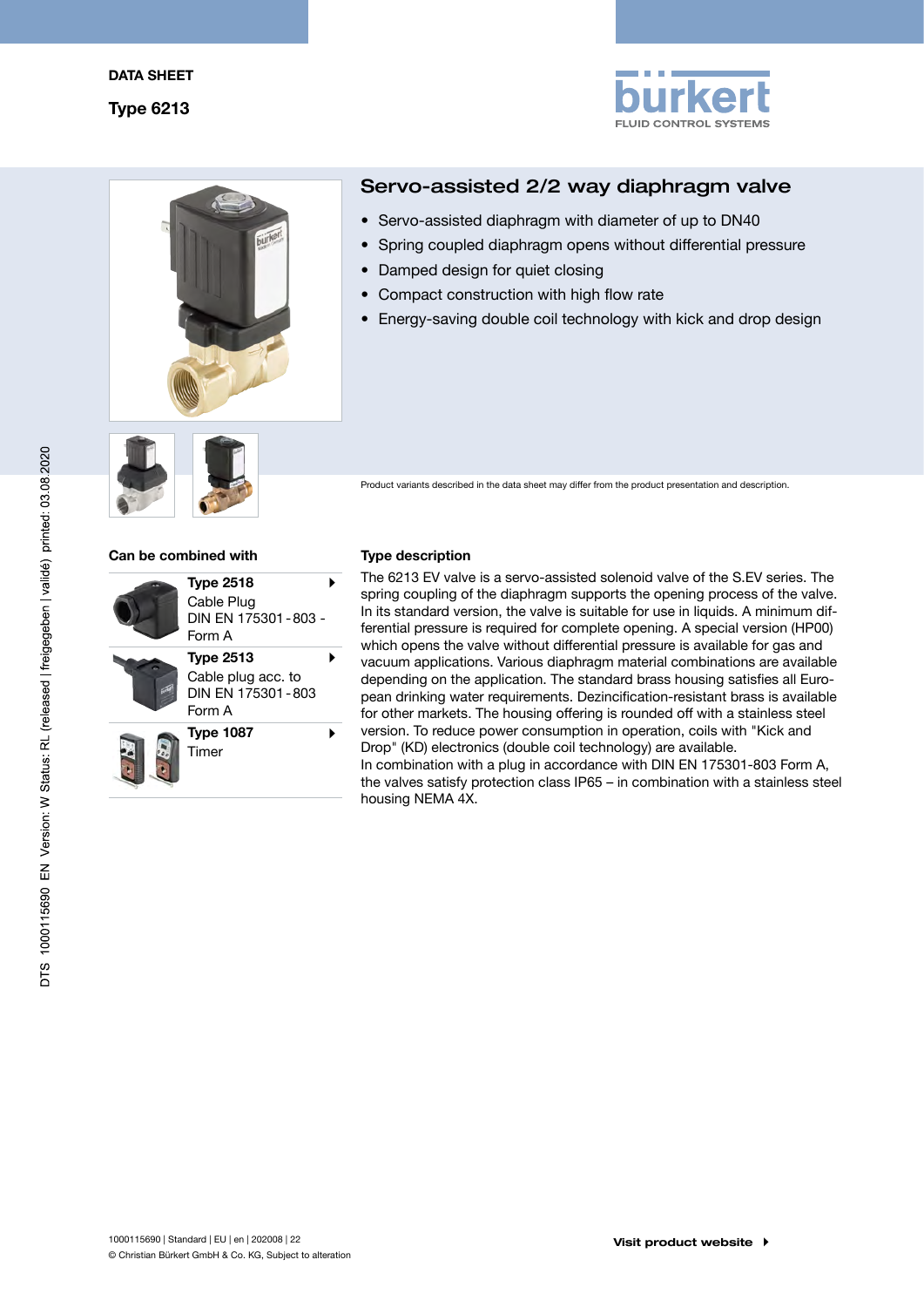

# **Table of contents**

|    |      | 1. General technical data         | 3 |
|----|------|-----------------------------------|---|
| 2. |      | <b>Circuit functions</b>          | 4 |
|    |      |                                   |   |
| З. |      | <b>Materials</b>                  | 4 |
|    | 3.1. |                                   |   |
|    | 3.2. |                                   |   |
| 4. |      | <b>Dimensions</b>                 | 5 |
|    | 4.1. |                                   |   |
|    | 4.2. |                                   |   |
|    | 4.3. |                                   |   |
|    | 4.4. |                                   |   |
| 5. |      | <b>Performance specifications</b> | 9 |
|    | 5.1. |                                   |   |
|    |      |                                   |   |
| 6. |      | <b>Ordering information</b>       | 9 |
|    | 6.1. |                                   |   |
|    | 6.2. |                                   |   |
|    | 6.3. |                                   |   |
|    |      |                                   |   |
|    |      |                                   |   |
|    |      |                                   |   |
|    |      |                                   |   |
|    |      |                                   |   |
|    | 6.4. |                                   |   |
|    |      |                                   |   |
|    |      |                                   |   |
|    |      |                                   |   |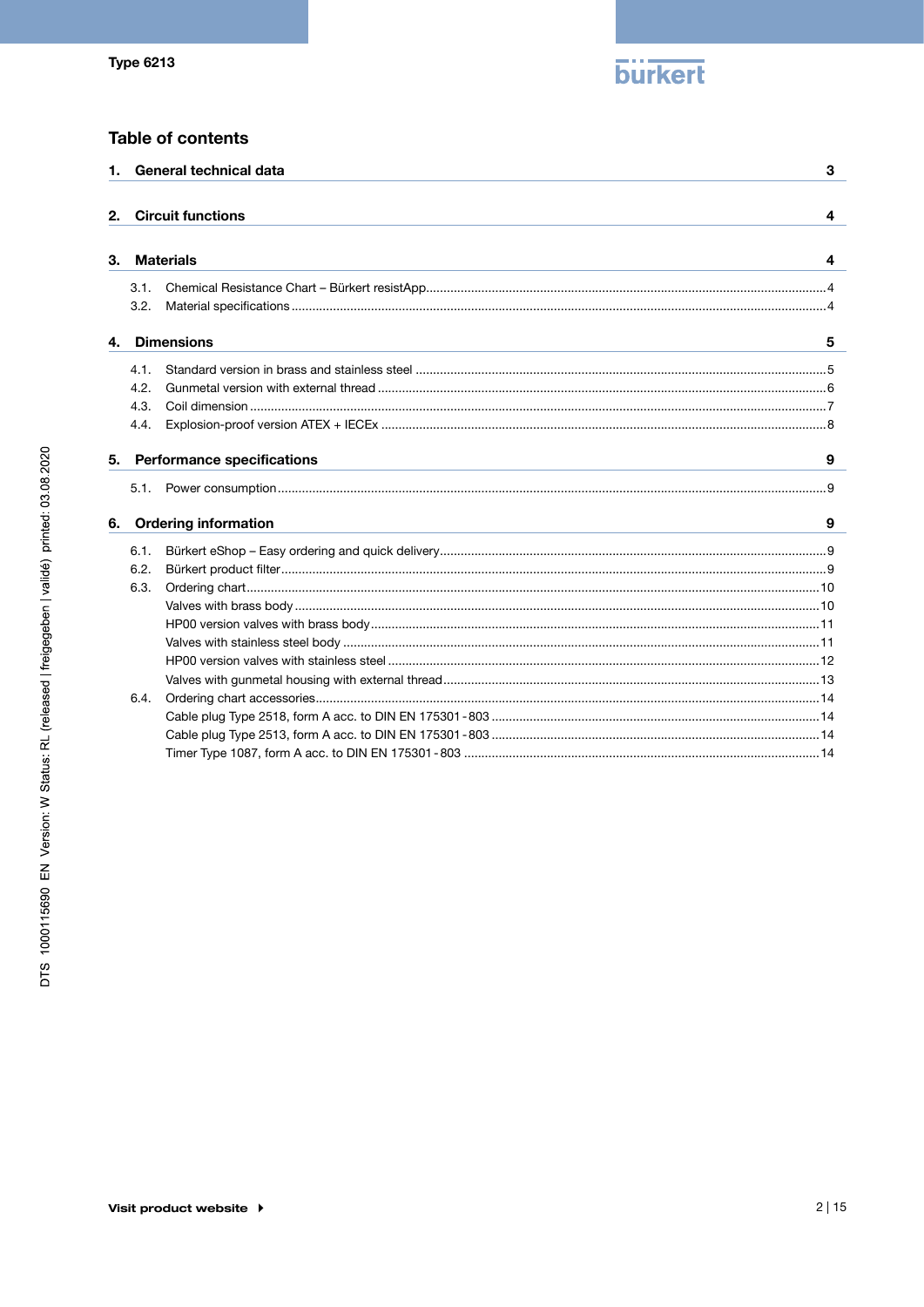

# 1. General technical data

| <b>Product properties</b>             |                                                                                                                                                                  |
|---------------------------------------|------------------------------------------------------------------------------------------------------------------------------------------------------------------|
| <b>Materials</b>                      |                                                                                                                                                                  |
| Body                                  | Brass acc. to DIN EN 50930-6<br>Stainless steel 1.4408<br>Gunmetal (external thread) DN10DN20                                                                    |
| Coil                                  | Polyamide, epoxy (insulation class H)                                                                                                                            |
| Seal                                  | NBR, FKM, EPDM                                                                                                                                                   |
| Inner part of valve                   | Brass body: Brass, stainless steel and PPS<br>Stainless steel body: Stainless steel and PPS<br>Gunmetal body: Stainless steel and PPS (external thread) DN10DN20 |
| Orifice                               | Standard: DN10DN40<br>HP00: DN13DN20                                                                                                                             |
| <b>Electrical data</b>                |                                                                                                                                                                  |
| Voltage tolerance                     | ±10%                                                                                                                                                             |
| Voltages                              | Standard: 024/DC, 024/50, 230/50, 110/50, 120/60<br>HP00: 24 V (5060 Hz), 230 V (5060 Hz)                                                                        |
| Performance data                      |                                                                                                                                                                  |
| Duty cycle                            | 100 % continuous rating; KD coil; max. rating 6 circuit switches/minute                                                                                          |
| Response times <sup>1.)</sup> AC / DC |                                                                                                                                                                  |
| DN10DN13                              | Opening: 10100 ms<br>Closing: 100200 ms                                                                                                                          |
| <b>DN20</b>                           | Opening: 200300 ms<br>Closing: 400700 ms                                                                                                                         |
| DN25DN40                              | Opening: 300400 ms<br>Closing: 8001400 ms                                                                                                                        |
| Power consumption                     | Depending on orifice and coil size<br>For detailed information, see "5. Performance specifications" on page 9                                                    |
| <b>Medium data</b>                    |                                                                                                                                                                  |
| <b>Medium</b>                         |                                                                                                                                                                  |
| <b>NBR</b>                            | Neutral fluids, water, hydraulic oil, oil without additives                                                                                                      |
| <b>FKM</b>                            | Per-solutions, hot oils with additives                                                                                                                           |
| <b>EPDM</b>                           | Oil and fat-free fluids and gases                                                                                                                                |
| <b>Medium temperature</b>             |                                                                                                                                                                  |
| <b>NBR</b>                            | $-10 °C+80 °C$                                                                                                                                                   |
| <b>FKM</b>                            | 0 °C +90 °C with polyamide coil<br>$0^{\circ}$ C + 120 °C with epoxy coil                                                                                        |
| <b>EPDM</b>                           | -30 °C +90 °C with polyamide coil<br>-30 °C +100 °C with epoxy coil                                                                                              |
| Viscosity                             | Max. 21 mm <sup>2</sup> /s                                                                                                                                       |
| <b>Approvals and certificates</b>     |                                                                                                                                                                  |
| Protection class                      | IP65 with cable plug and cable connection<br>IP65 with terminal box<br>(further versions on request)                                                             |
| <b>Product connections</b>            |                                                                                                                                                                  |
| Electrical connection                 | Tag connector acc. to DIN EN 175 301 - 803 Form A<br>(see "6.4. Ordering chart accessories" on page 14)                                                          |
| <b>Environment and installation</b>   |                                                                                                                                                                  |
| Installation                          | As required, preferably with actuator upright                                                                                                                    |
| Ambient temperature                   | Max. $+55^{\circ}$ C                                                                                                                                             |

1.) Measurement with water at valve outlet 6 bar and+20 °C. Opening: Pressure build-up 0 to 90%, Closing: Pressure drop 100 to 10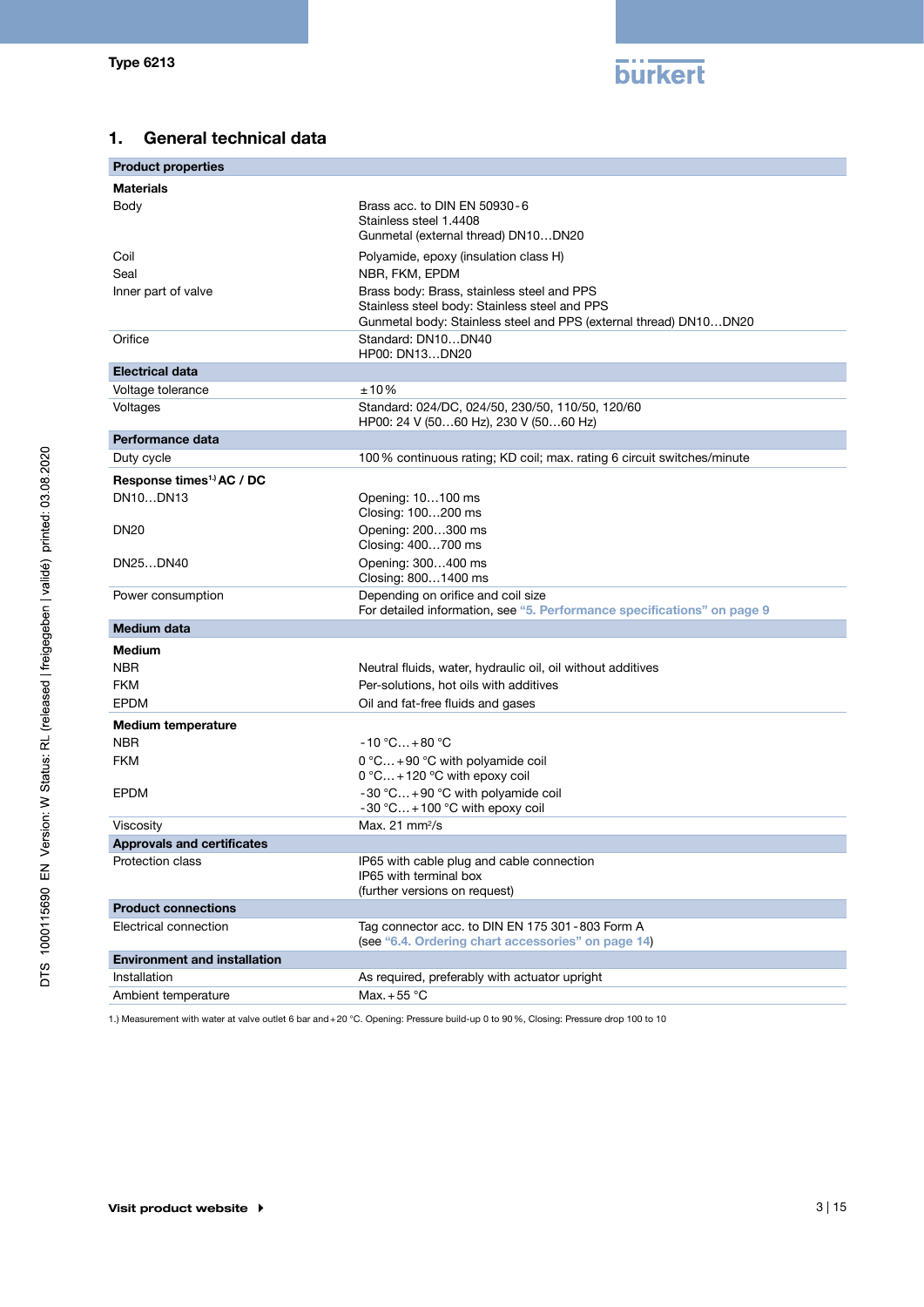

# 2. Circuit functions

| <b>Circuit functions</b> | <b>Description</b>                                                          |
|--------------------------|-----------------------------------------------------------------------------|
| 2(A) <br>IVVV<br>1(P)    | Type: A, solenoid valve<br>$2/2$ way<br>Servo-controlled<br>Normally closed |

# 3. Materials

### 3.1. Chemical Resistance Chart – Bürkert resistApp



#### 3.2. Material specifications

#### Note:

The sectional view shown corresponds to the standard version. For other versions and nominal diameters, the sectional view varies.



| No.          | <b>Element</b>                    | <b>Material</b>                                                                              |
|--------------|-----------------------------------|----------------------------------------------------------------------------------------------|
| 1            | Locknut                           | Steel (surface thick-film passivated<br>acc. to RoHS)<br>Stainless steel 1.4305, PTFE coated |
| $\mathbf{2}$ | Coil                              | Polyamide or Epoxy                                                                           |
| 3            | Stopper                           | Stainless steel 1.4113                                                                       |
| 4            | Shading ring<br>(only AC version) | with Brass body: Copper (Cu)<br>with Stainless steel body: Silver (Ag)                       |
| 5            | Magnetic core                     | Stainless steel 1.4113                                                                       |
| 6            | O-Ring                            | <b>FKM</b>                                                                                   |
| 7            | Plunger seal                      | NBR, FKM, EPDM                                                                               |
| 8            | Bonnet                            | PA6                                                                                          |
| 9            | Cover                             | DN10DN25: Stainless steel 1.4301<br>DN40: Brass, stainless steel 1.4408                      |
| 10           | Spring                            | Stainless steel 1.4310                                                                       |
| 11           | Diaphragm                         | NBR, FKM, EPDM                                                                               |
| 12           | Diaphragm<br>support              | PPSGF40 in combination with brass<br>and accordingly stainless steel parts                   |
| 13           | Valve body                        | Brass, stainless steel 1.4408<br>Gunmetal with external thread                               |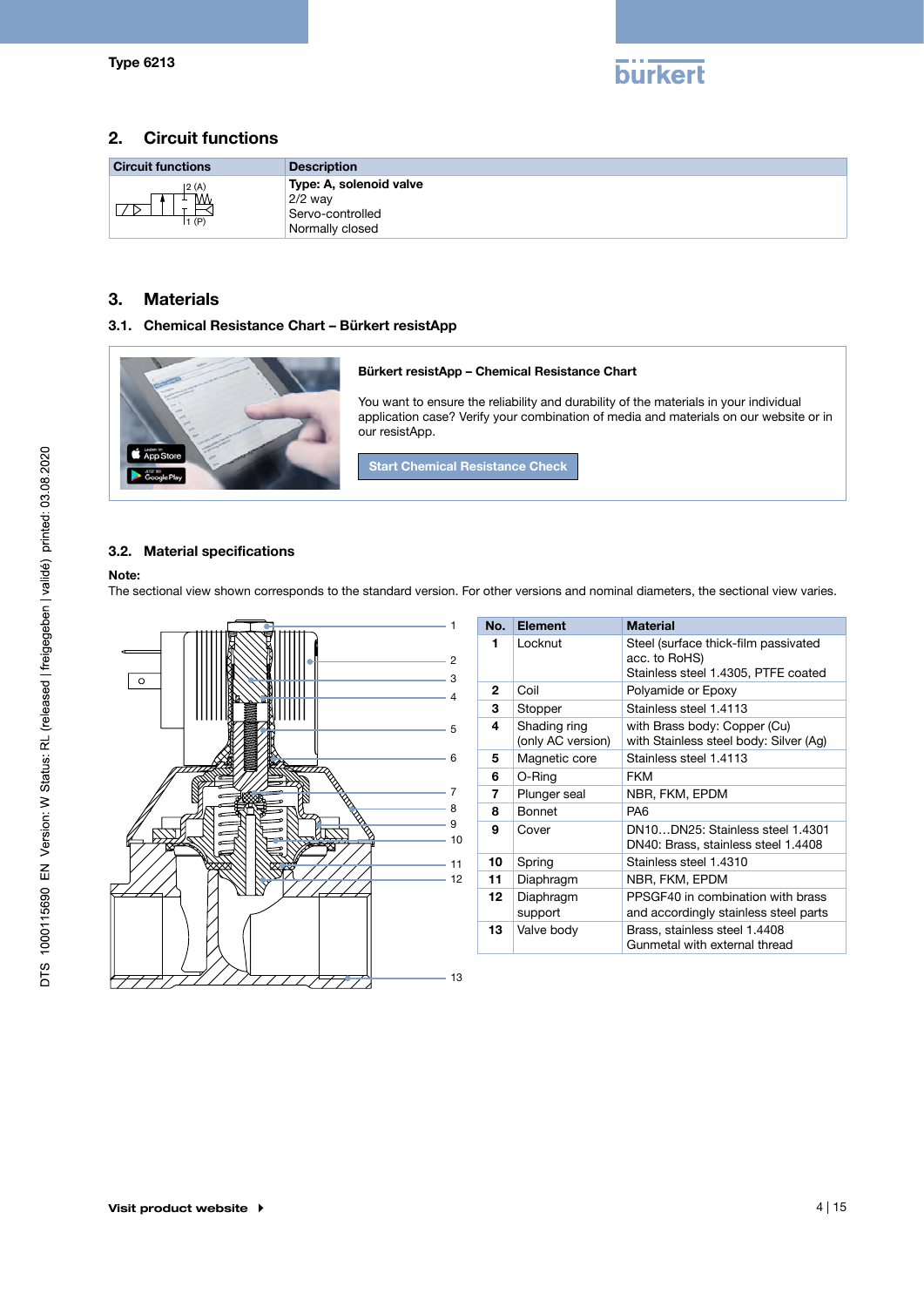

# 4. Dimensions

#### 4.1. Standard version in brass and stainless steel

#### Note:

- • Dimensions in mm
- • The dimensions F1 and G 1 apply to G-threads
- • The dimensions F2 and G 2 apply to NPT-threads
- • The dimensions F3 and G 3 apply to RC-threads



| <b>DN</b>  | C<br>B<br>A |       |            | D    | E       | G              |                               | <b>NPT</b>     |                   | <b>Rc</b>      |                                | L       | <b>SW</b> | <b>Coil size</b> |  |    |  |
|------------|-------------|-------|------------|------|---------|----------------|-------------------------------|----------------|-------------------|----------------|--------------------------------|---------|-----------|------------------|--|----|--|
|            |             |       |            |      | (MS/VA) | F <sub>1</sub> | G <sub>1</sub>                | F <sub>2</sub> | G <sub>2</sub>    | F <sub>3</sub> | G <sub>3</sub>                 | (MS/VA) |           |                  |  |    |  |
| 10         | 71.1        | 82.1  | 36         | 46   | 22      | 12             | G 1/4                         | 10.0           | NPT <sub>14</sub> |                |                                | 50      | 22        | 5 and 6          |  |    |  |
|            |             |       |            |      |         | 12             | $G \frac{3}{8}$               | 10.3           | NPT %             | 10.1           | $Rc \frac{3}{8}$               |         |           |                  |  |    |  |
| $10^{1.1}$ | 73.1        | 86.6  |            |      | 24.5    | 14             | $G\frac{1}{2}$                | 13.7           | NPT $\frac{1}{2}$ | 13.2           | $Rc \frac{1}{2}$               | 50      | 27        |                  |  |    |  |
| $10^{2.1}$ |             |       |            |      |         |                |                               |                |                   |                |                                | 55      |           |                  |  |    |  |
| $13^{1.1}$ | 82.6        | 95.9  | 44.5       | 56.7 | 27.25   | 14             | $G\frac{1}{2}$                | 13.7           | NPT $\frac{1}{2}$ | 13.2           | $Rc\frac{1}{2}$                | 58      | 27        | 5 and 6          |  |    |  |
| $13^{2.1}$ |             |       |            |      |         |                |                               |                | 32.5              |                |                                |         |           |                  |  | 65 |  |
| 13         | 84.6        | 100.6 |            |      | 32.5    | 16             | G <sup>3</sup> / <sub>4</sub> | 14             | NPT 3/4           | 14.5           | Rc <sup>3</sup>                | 65      | 32        |                  |  |    |  |
| 20         | 97.1        | 113.1 | 76.6<br>65 |      | 37      | 16             | G <sup>3</sup> / <sub>4</sub> | 14             | NPT <sub>34</sub> | 14.5           | Rc <sup>3</sup> / <sub>4</sub> | 80      | 32        | 5 and 6          |  |    |  |
| 20         | 99.6        | 120.1 |            |      | 37.5    | 18             | G <sub>1</sub>                | 16.8           | NPT <sub>1</sub>  | 16.8           | Rc <sub>1</sub>                | 80      | 41        |                  |  |    |  |
| $13^{1.1}$ | 109.3       | 122.8 | 44.5       | 56   | 27.25   | 14             | $G\frac{1}{2}$                | 13.7           | NPT $\frac{1}{2}$ | 13.2           | $Rc\frac{1}{2}$                | 58      | 27        | K and L          |  |    |  |
| $13^{2.1}$ |             |       |            |      | 32.5    |                |                               |                |                   |                |                                | 65      |           |                  |  |    |  |
| 13         | 111.3       | 127.3 |            |      | 32.5    | 16             | G <sup>3</sup> / <sub>4</sub> | 14             | NPT 3/4           | 14.5           | Rc <sup>3</sup> / <sub>4</sub> | 65      | 32        |                  |  |    |  |
| 20         | 123.9       | 139.9 | 65         | 76.6 | 37      | 16             | G <sup>3</sup> / <sub>4</sub> | 14             | NPT <sub>34</sub> | 14.5           | Rc <sup>3</sup> / <sub>4</sub> | 80      | 32        | K and L          |  |    |  |
| 20         | 126.4       | 146.9 |            |      | 37.5    | 18             | G <sub>1</sub>                | 16.8           | NPT <sub>1</sub>  | 16.8           | Rc 1                           | 80      | 41        |                  |  |    |  |
| 25         | 143.4       | 163.4 | 77         | 88   | 46      | 18             | G <sub>1</sub>                | 16.8           | NPT <sub>1</sub>  | 16.8           | Rc 1                           | 95      | 41        | K and L          |  |    |  |
| 25         | 148.3       | 173.3 |            |      |         | 20             | G 11/4                        | 17.3           | <b>NPT 11/4</b>   | 19.1           | Rc 11/4                        | 95      | 50        |                  |  |    |  |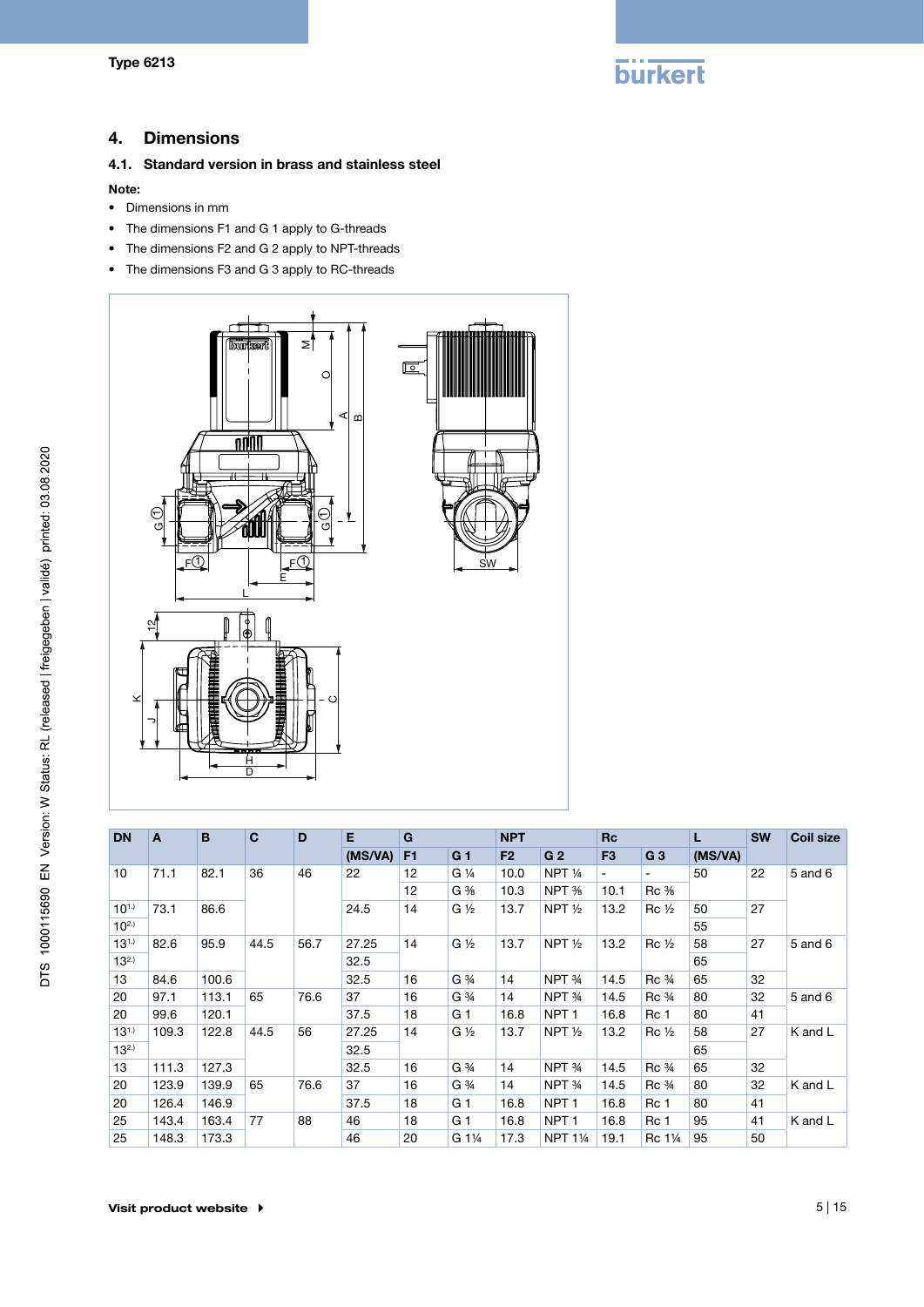# **burkert**

| <b>DN</b>  | A     | в     | C     | D   |         | G              |                                 | <b>NPT</b>     |                              | <b>Rc</b>      |                                  |         | <b>SW</b> | <b>Coil size</b> |
|------------|-------|-------|-------|-----|---------|----------------|---------------------------------|----------------|------------------------------|----------------|----------------------------------|---------|-----------|------------------|
|            |       |       |       |     | (MS/VA) | F <sub>1</sub> | G <sub>1</sub>                  | F <sub>2</sub> | G <sub>2</sub>               | F <sub>3</sub> | G <sub>3</sub>                   | (MS/VA) |           |                  |
| $40^{1.1}$ | 153.9 | 178.9 | 104.5 | 117 | 61      | 20             | G 1 <sup>1</sup> / <sub>4</sub> | 17.3           | <b>NPT</b><br>$1\frac{1}{4}$ | 19.1           | Rc 1 <sup>1</sup> / <sub>4</sub> | 126     | 50        | K and L          |
| 40         | 159.4 | 189.4 |       |     | 61      | 22             | $G_1\frac{1}{2}$                | 17.3           | NPT $1\frac{1}{2}$           | 19.1           | $1\frac{1}{2}$<br>$\mathsf{Rc}$  | 126     | 60        |                  |
| 40         | 165.4 | 200.4 |       |     | 64      | 24             | G <sub>2</sub>                  | 17.6           | NPT <sub>2</sub>             | 23.4           | Rc <sub>2</sub>                  | 132     | 70        |                  |

1.) only as brass thread port version

2.) only as stainless steel thread port version

### 4.2. Gunmetal version with external thread

#### Note:

Dimensions in mm



| <b>DN</b> | A     | в     | C    | D    | G                             |     | <b>SW</b> | <b>Coil size</b> |
|-----------|-------|-------|------|------|-------------------------------|-----|-----------|------------------|
| 10        | 73.1  | 86.1  | 36   | 46   | $G\frac{1}{2}$                | 80  | 26        | 5 and 6          |
| 13        | 84.6  | 100.6 | 44.5 | 56.7 | G <sup>3</sup> / <sub>4</sub> | 89  | 32        | 5 and 6          |
| 20        | 99.6  | 118.5 | 65   | 76.6 | G 1                           | 108 | 37.7      | 5 and 6          |
| 13        | 104.3 | 120.3 | 44.5 | 56.7 | G <sup>3</sup> / <sub>4</sub> | 89  | 32        | K and L          |
| 20        | 119.3 | 139.8 | 36   | 76.6 | G 1                           | 108 | 37.7      | K and L          |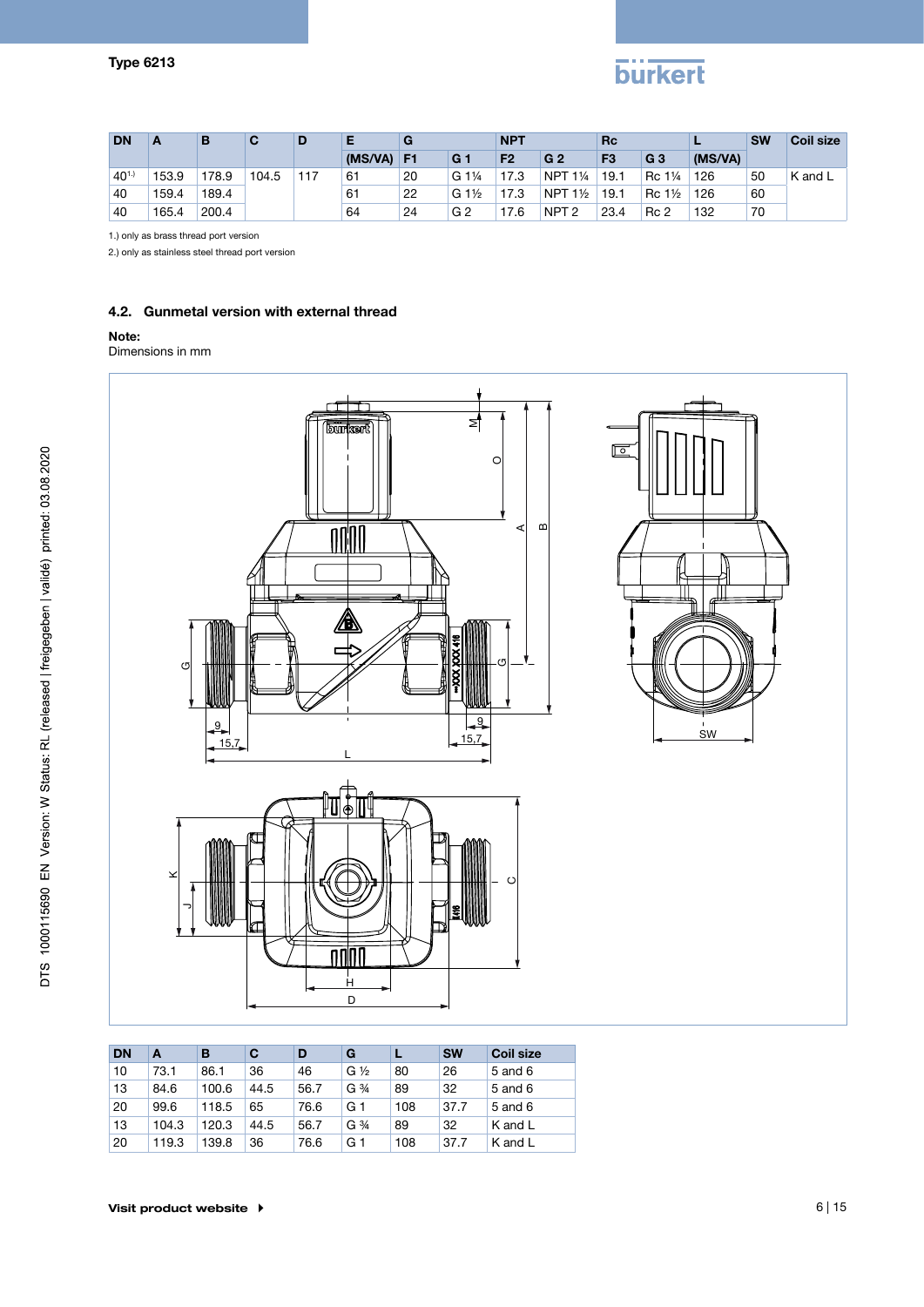

### 4.3. Coil dimension

# Note:

Dimensions in mm



| <b>Coil size</b> | н  |           | ĸ         | Ο  | м   |
|------------------|----|-----------|-----------|----|-----|
| -5               | 32 | 20.5      | 45        | 41 | 3.4 |
| 6                | 40 | 23.5      | 51        | 41 | 3.4 |
| Κ                | 42 | 27        | $55.5$ 64 |    |     |
|                  | 65 | $37.5$ 72 |           | 64 |     |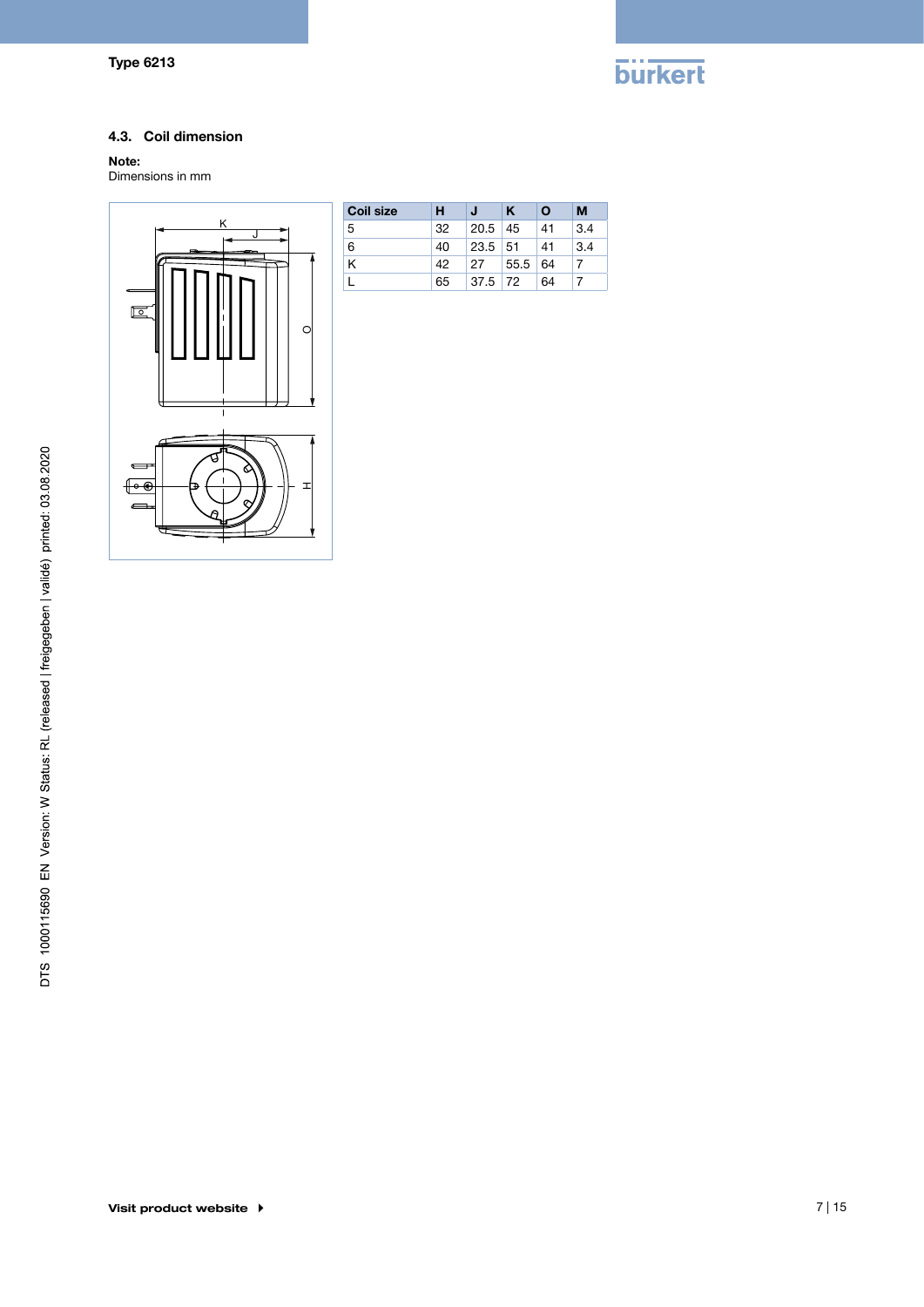

### 4.4. Explosion-proof version ATEX + IECEx

#### Note:

Coil with terminal box and cable gland or coil with cable connection on request.



| <b>DN</b> | A          | B     | $\mathbf{C}$ | D    | E     | G              |                               | <b>NPT</b> |                   | <b>Rc</b>      |                                |         | <b>SW</b> |                         |    |  |
|-----------|------------|-------|--------------|------|-------|----------------|-------------------------------|------------|-------------------|----------------|--------------------------------|---------|-----------|-------------------------|----|--|
|           |            |       |              |      |       | F <sub>1</sub> | G <sub>1</sub>                | F2         | G <sub>2</sub>    | F <sub>3</sub> | G <sub>3</sub>                 |         |           |                         |    |  |
| 10        | 71.2       | 82.2  | 36           | 45.6 | 22    | 12             | $G\frac{1}{4}$                | 10         | NPT $\frac{1}{4}$ | -              | $\qquad \qquad$                | 50      | 22        |                         |    |  |
|           |            |       |              |      |       |                | $G \frac{3}{8}$               | 10.3       | NPT %             | 10.1           | $Rc \frac{3}{8}$               |         |           |                         |    |  |
|           | 73.2       | 86.7  |              |      | 24.5  | 14             | $G\frac{1}{2}$                | 13.7       | NPT $\frac{1}{2}$ | 13.2           | $Rc\frac{1}{2}$                |         | 27        |                         |    |  |
|           |            |       |              |      |       |                |                               |            |                   |                |                                | 55      |           |                         |    |  |
| 13        | 96<br>82.7 |       | 44.5         | 56.7 | 27.25 | 14             | $G\frac{1}{2}$                | 13.7       | NPT $\frac{1}{2}$ | 13.2           | $\operatorname{Rc}\frac{1}{2}$ | 58      | 27        |                         |    |  |
|           |            |       |              |      | 32.5  |                |                               |            |                   |                |                                | 65      |           |                         |    |  |
|           | 84.7       | 100.7 |              |      |       | 16             | G <sup>3</sup> / <sub>4</sub> | 14         | NPT <sub>34</sub> | 14.5           | Rc <sup>3</sup>                |         | 32        |                         |    |  |
| 20        | 97.2       | 113.2 |              |      |       | 65             | 76.6                          | 37         | 16                | $G\frac{1}{2}$ | 14                             | NPT 3/4 | 14.5      | $\text{Rc} \frac{3}{4}$ | 80 |  |
|           | 99.7       | 120.2 |              |      | 37.5  | 18             | G 1                           | 16.8       | NPT <sub>1</sub>  | 16.8           | Rc 1                           |         | 41        |                         |    |  |